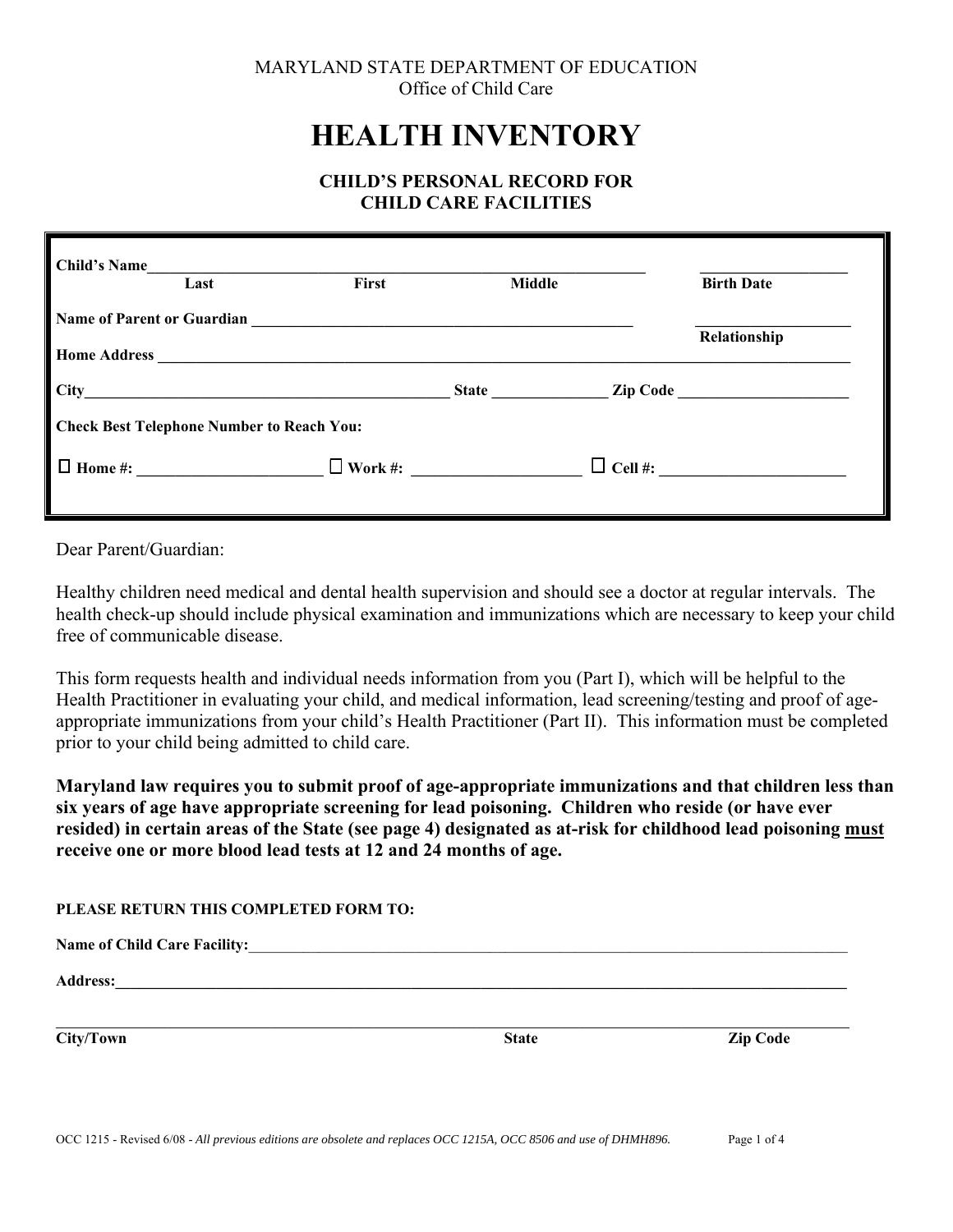#### **PART I: CHILD'S HEALTH AND INDIVIDUAL NEEDS INFORMATION**

## *To be completed by PARENT/GUARDIAN* CHILD'S NAME: \_\_\_\_\_\_\_\_\_\_\_\_\_\_\_\_\_\_\_\_\_\_\_\_\_\_\_\_\_\_\_

**IMPORTANT:** COMPLETE PART I BEFORE THE HEALTH PRACTITIONER EXAMINES YOUR CHILD. TAKE THIS FORM WITH YOU TO THE HEALTH PRACTITIONER. PLEASE CHECK CORRECT ANSWERS TO THE FOLLOWING QUESTIONS IN COLUMNS ON THE RIGHT. Explanation, if needed, can be given in the space provided for "REMARKS".

|                                                                                                                                                                                                                                                                                                                                                                                                                        | <b>YES</b> | N <sub>O</sub> |
|------------------------------------------------------------------------------------------------------------------------------------------------------------------------------------------------------------------------------------------------------------------------------------------------------------------------------------------------------------------------------------------------------------------------|------------|----------------|
| 1. Are you concerned about your child's general health (eating, sleeping habits, teeth, skin, menstruation, weight,<br>bowel/bladder, etc.)?                                                                                                                                                                                                                                                                           |            |                |
| 2. Does your child have any eye problems (difficulty seeing, crossed eyes, frequently reddened or watery eyes)?                                                                                                                                                                                                                                                                                                        |            |                |
| Date of last eye examination: $\frac{1}{\sqrt{1-\frac{1}{2}}}\frac{1}{\sqrt{1-\frac{1}{2}}}\frac{1}{\sqrt{1-\frac{1}{2}}}\frac{1}{\sqrt{1-\frac{1}{2}}}\frac{1}{\sqrt{1-\frac{1}{2}}}\frac{1}{\sqrt{1-\frac{1}{2}}}\frac{1}{\sqrt{1-\frac{1}{2}}}\frac{1}{\sqrt{1-\frac{1}{2}}}\frac{1}{\sqrt{1-\frac{1}{2}}}\frac{1}{\sqrt{1-\frac{1}{2}}}\frac{1}{\sqrt{1-\frac{1}{2}}}\frac{1}{\sqrt{1-\frac{1}{$<br>Doctor's Name: |            |                |
|                                                                                                                                                                                                                                                                                                                                                                                                                        |            |                |
| Does your child wear glasses?                                                                                                                                                                                                                                                                                                                                                                                          |            |                |
| Contact lenses?                                                                                                                                                                                                                                                                                                                                                                                                        |            |                |
| 3. Does your child have any ear or hearing problems (frequent earaches, difficulty hearing, etc.)?                                                                                                                                                                                                                                                                                                                     |            |                |
| Date of last hearing evaluation $\frac{1}{\sqrt{1-\frac{1}{2}}}$<br>Doctor's Name:                                                                                                                                                                                                                                                                                                                                     |            |                |
|                                                                                                                                                                                                                                                                                                                                                                                                                        |            |                |
| Does your child use a hearing aid?                                                                                                                                                                                                                                                                                                                                                                                     |            |                |
| 4. Does your child have any speech problems (difficulty having speech understood, stammering, delayed speech<br>development, etc.)?                                                                                                                                                                                                                                                                                    |            |                |
| 5. Does your child have any allergies? If YES, please state what kind of allergies:                                                                                                                                                                                                                                                                                                                                    |            |                |
| 6. Does your child have any other specific illness, disability or other limiting condition? If YES, answer a, b and c:                                                                                                                                                                                                                                                                                                 |            |                |
| (a) Does this condition require any special health care in the child care facility?                                                                                                                                                                                                                                                                                                                                    |            |                |
| (b) Has your child received evaluation(s), which could help the child care provider or teacher in meeting his/her<br>health or educational needs?                                                                                                                                                                                                                                                                      |            |                |
| (c) Does your child require any special adaptations or adaptive equipment?                                                                                                                                                                                                                                                                                                                                             |            |                |
| 7. Do you have concerns about your child's behavior or emotional well-being which the child care provider or teacher<br>should know about?                                                                                                                                                                                                                                                                             |            |                |
| 8. Do you have concerns about your child's social or developmental needs which the child care provider or teacher<br>should know about?                                                                                                                                                                                                                                                                                |            |                |
| <b>REMARKS</b> ( <i>Provide further explanation for all "YES" answers</i> ):                                                                                                                                                                                                                                                                                                                                           |            |                |
|                                                                                                                                                                                                                                                                                                                                                                                                                        |            |                |
|                                                                                                                                                                                                                                                                                                                                                                                                                        |            |                |

I GIVE MY PERMISSION FOR THE HEALTH PRACTITIONER TO COMPLETE PART II OF THIS FORM. I UNDERSTAND IT IS FOR CONFIDENTIAL USE IN MEETING MY CHILD'S HEALTH NEEDS IN CHILD CARE. **I ATTEST THAT INFORMATION PROVIDED ON THIS FORM IS TRUE AND ACCURATE TO THE BEST OF MY KNOWLEDGE AND BELIEF.** 

**\_\_\_\_\_\_\_\_\_\_\_\_\_\_\_\_\_\_\_\_\_\_\_\_\_\_\_\_\_\_\_\_\_\_\_\_\_\_\_\_\_\_\_\_\_\_\_\_\_\_\_\_\_\_\_\_\_\_\_\_\_\_\_\_\_\_\_\_\_\_\_\_\_\_\_\_\_\_\_\_\_\_\_\_\_\_\_\_\_\_\_\_\_\_\_\_\_\_\_\_\_\_\_\_\_\_\_\_\_\_\_\_\_\_\_\_\_\_\_\_\_\_\_\_\_\_**

**Signature of Parent/Guardian Date** 

**\_\_\_\_\_\_\_\_\_\_\_\_\_\_\_\_\_\_\_\_\_\_\_\_\_\_\_\_\_\_\_\_\_\_\_\_\_\_\_\_\_\_\_\_\_\_\_ \_\_\_\_\_\_\_\_\_\_\_\_\_\_\_\_\_\_\_\_\_**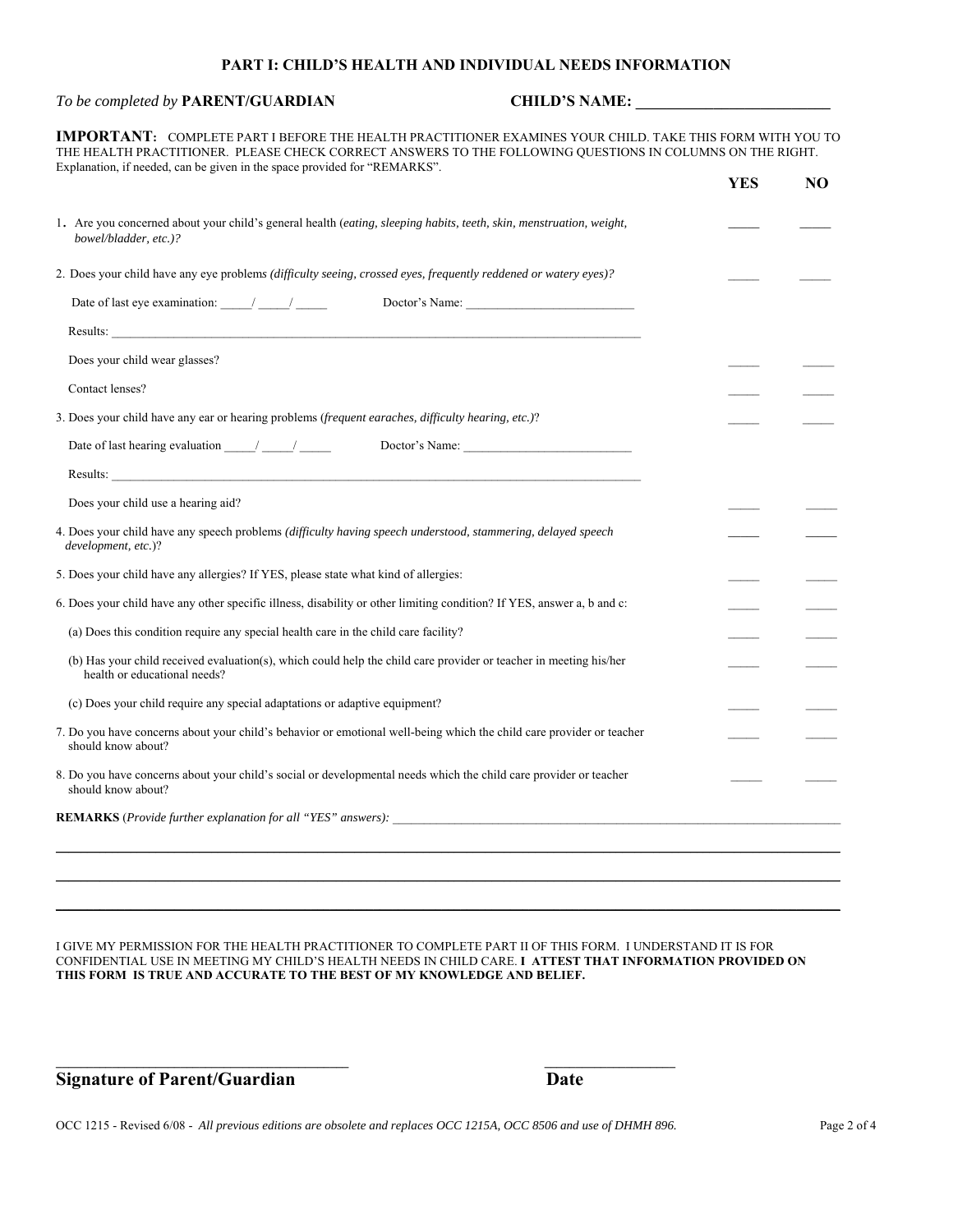## **PART II: MEDICAL INFORMATION**

|    | To be completed by a HEALTH PRACTITIONER                                                                                                      |                  |              | <b>CHILD'S NAME:</b>                                                                                                  |                  |              |  |  |
|----|-----------------------------------------------------------------------------------------------------------------------------------------------|------------------|--------------|-----------------------------------------------------------------------------------------------------------------------|------------------|--------------|--|--|
|    | 1. Date of this child's most recent tuberculin test: \[mathematic median Result: \[mathematic Positive \] Negative                            |                  |              |                                                                                                                       |                  |              |  |  |
|    | Under Maryland law, a child under the age of six must have appropriate screening/testing for lead poisoning. See page 4.                      |                  |              |                                                                                                                       |                  |              |  |  |
|    | 2. Date of this child's lead screening: $\frac{1}{2}$ /                                                                                       |                  |              | Blood lead test dates: Test 1: $\frac{1}{\sqrt{2}}$ Test 2: $\frac{1}{\sqrt{2}}$                                      |                  |              |  |  |
|    | 3. This child has the following which may significantly affect his/her child care experience: (COMMENTS)                                      |                  |              |                                                                                                                       |                  |              |  |  |
|    | a. Vision problem                                                                                                                             | $\Box$ YES       | $\square$ NO | <u> 1989 - Johann Harry Harry Harry Harry Harry Harry Harry Harry Harry Harry Harry Harry Harry Harry Harry Harry</u> |                  |              |  |  |
|    | b. Hearing problem                                                                                                                            | T <sub>YES</sub> | $\square$ NO |                                                                                                                       |                  |              |  |  |
|    | c. Speech or language problem                                                                                                                 | TYES             | $\Box$ NO    | <u> 1989 - Johann Stein, fransk politik (d. 1989)</u>                                                                 |                  |              |  |  |
|    | d. Other physical illness or impairment                                                                                                       | $\Box$ YES       | $\square$ NO | <u> 1989 - Jan Barnett, fransk politiker (d. 1989)</u>                                                                |                  |              |  |  |
|    | e. Mental, emotional or behavior problems  NES                                                                                                |                  | $\square$ NO | <u> 1989 - Johann John Stein, fransk politik (d. 1989)</u>                                                            |                  |              |  |  |
|    | f. Developmental delays                                                                                                                       | $\Box$ YES       | $\square$ NO | <u> 1989 - Andrea Barbara, poeta esperanto-poeta esperanto-poeta esperanto-poeta esperanto-poeta esperanto-poeta</u>  |                  |              |  |  |
|    | g. Allergies                                                                                                                                  | $\Box$ YES       | $\square$ NO |                                                                                                                       |                  |              |  |  |
|    |                                                                                                                                               |                  |              |                                                                                                                       |                  |              |  |  |
|    | 4. This child has a health condition which may require care or emergency action while at child care.                                          |                  |              |                                                                                                                       | $\Box$ YES       | $\Box$ NO    |  |  |
|    | If YES, please specify (e.g., seizures, bee sting allergy, diabetes, etc.):                                                                   |                  |              |                                                                                                                       |                  |              |  |  |
|    |                                                                                                                                               |                  |              |                                                                                                                       |                  |              |  |  |
|    |                                                                                                                                               |                  |              |                                                                                                                       |                  |              |  |  |
|    | 5. This child has or is a known carrier of a communicable disease which should prevent his/her admission to a child care facility or school.  |                  |              |                                                                                                                       |                  |              |  |  |
|    | $\Box$ YES                                                                                                                                    |                  |              |                                                                                                                       |                  |              |  |  |
|    | 6. This child requires a modified diet and/or special feeding procedures.                                                                     |                  |              |                                                                                                                       | T <sub>YES</sub> | $\square$ NO |  |  |
|    |                                                                                                                                               |                  |              |                                                                                                                       |                  |              |  |  |
| 7. | If this child cannot fully participate in all areas of the child care program, what areas should be limited or altered to suit his/her needs? |                  |              |                                                                                                                       |                  |              |  |  |
|    |                                                                                                                                               |                  |              |                                                                                                                       |                  |              |  |  |
| 8. | Does this child's physical activity need to be restricted?                                                                                    |                  |              |                                                                                                                       | $\Box$ YES       | $\Box$ NO    |  |  |
|    |                                                                                                                                               |                  |              |                                                                                                                       |                  |              |  |  |
| 9. | Does this child require any specialized treatment?                                                                                            |                  |              |                                                                                                                       | $\Box$ YES       | $\square$ NO |  |  |
|    |                                                                                                                                               |                  |              |                                                                                                                       |                  |              |  |  |
|    | 10. Does this child require any adaptive equipment (braces, crutches, etc.)?                                                                  |                  |              |                                                                                                                       | $\Box$ YES       | $\Box$ NO    |  |  |
|    |                                                                                                                                               |                  |              |                                                                                                                       |                  |              |  |  |
|    |                                                                                                                                               |                  |              |                                                                                                                       |                  |              |  |  |
|    |                                                                                                                                               |                  |              |                                                                                                                       |                  |              |  |  |

## **RECORD OF IMMUNIZATIONS**

| <b>Vaccine Types</b><br>Enter: Month/Day/Year for each immunization administered |                                                                                                                                             |  |  |  |  |  |  |  |  |  |  |
|----------------------------------------------------------------------------------|---------------------------------------------------------------------------------------------------------------------------------------------|--|--|--|--|--|--|--|--|--|--|
| Dose #                                                                           | PCV7<br><b>MMR</b><br>Varicella<br>MCV4<br>DTP-<br><b>HIB</b><br>Rotavirus<br><b>HPV</b><br>Other<br>Polio<br>Hep B<br>Hep A<br><b>DTAP</b> |  |  |  |  |  |  |  |  |  |  |
|                                                                                  |                                                                                                                                             |  |  |  |  |  |  |  |  |  |  |
|                                                                                  |                                                                                                                                             |  |  |  |  |  |  |  |  |  |  |
|                                                                                  |                                                                                                                                             |  |  |  |  |  |  |  |  |  |  |
| Д                                                                                |                                                                                                                                             |  |  |  |  |  |  |  |  |  |  |
|                                                                                  |                                                                                                                                             |  |  |  |  |  |  |  |  |  |  |

OCC 1215 - Revised 6/08 - *All previous editions are obsolete and replaces OCC 1215A, OCC 8506 and use of DHMH 896.* Page 3 of 4